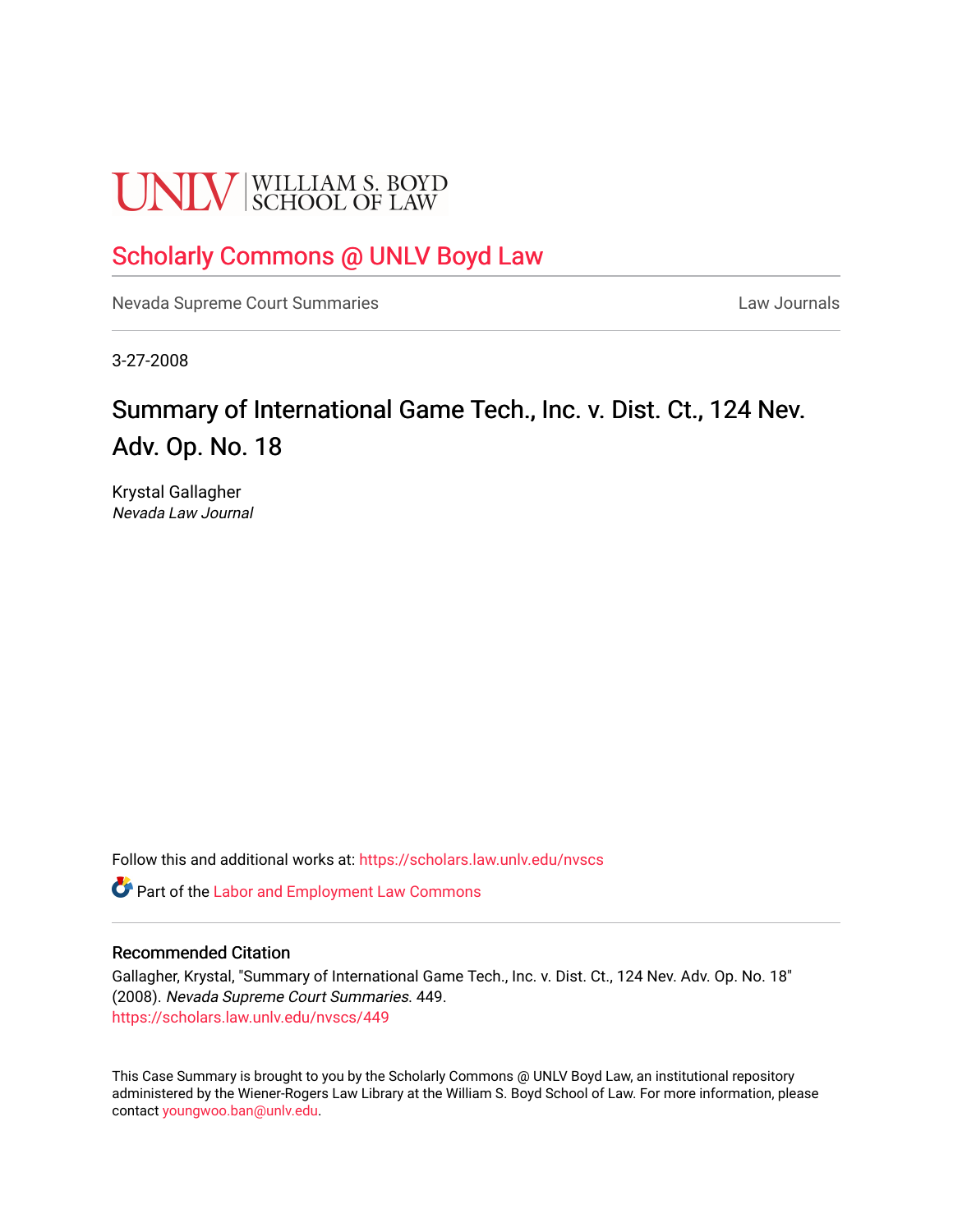## *International Game Tech., Inc. v. Dist. Ct.***, [1](#page-1-0)24 Nev. Adv. Op. No. 18 (March 27, 2008)[1](#page-1-0)**

### **EMPLOYMENT - RETALIATION & REMEDIES**

#### **Summary**

This opinion rejects International Game Technology's (hereinafter "IGT") challenge to the district court's denial of their motion to dismiss for failure to state a claim under Nevada False Claims Act's anti-retaliation provisions (hereinafter "FCA"). The Court also clarifies the meaning of the statute at issue, NRS 357.250.

#### **Disposition/Outcome**

Petition for writ of mandamus denied.

#### **Factual and Procedural History**

As an employee of IGT, James McAndrews (plaintiff) suspected that IGT "falsified tax records in order to fraudulently conceal or decrease the amount of sales and use tax it owed to the state."<sup>[2](#page-1-1)</sup> He filed an action under Nevada's FCA and the court found McAndrews failed to state a claim under the FCA because the Nevada tax department governs revenue statutes and McAndrews' disagreement with IGT's interpretation did not create a claim under the FCA.

As a result of McAndrews filing an action against IGT, his work was suspended and he was only allowed on the premises to receive paychecks. After the opinion was issued, McAndrews was terminated and he brought this action against IGT for retaliation.

IGT filed a motion to dismiss, "arguing that NRS 357.250(2)(b) holds an employer liable only if it harassed, threatened with demotion or termination, or otherwise coerced the complaining employee into participation in fraudulent activity,"<sup>[3](#page-1-2)</sup> and McAndrews failed to allege IGT pressured him into participation in a fraudulent activity. The district court denied the motion to dismiss. IGT filed a petition with the Court for a writ of mandamus.

#### **Discussion**

 $\overline{a}$ 

The Court begins by explaining a writ of mandamus "is available to compel the performance of an act that the law requires as a duty resulting from an office, trust, or station<sup>[4](#page-1-3)</sup> or to control an arbitrary or capricious exercise of discretion."<sup>[5](#page-1-4)</sup> If there is an

<span id="page-1-0"></span><sup>&</sup>lt;sup>1</sup> By Krystal Gallagher.

<span id="page-1-1"></span><sup>2</sup> 124 Nev. Adv. Op. 18, p. 3 (March 27, 2008).

<sup>3</sup> 124 Nev. Adv. Op. 18, p. 4.

<span id="page-1-3"></span><span id="page-1-2"></span><sup>&</sup>lt;sup>4</sup> NEV. REV. STAT. § 34.160; *see also* Smith v. Dist. Ct., 107 Nev. 674, 818 P.2d 849 (1991).

<span id="page-1-4"></span> $5$  Round Hill Gen. Imp. Dist. v. Newman, 97 Nev. 601, 637 P.2d 534 (1981).